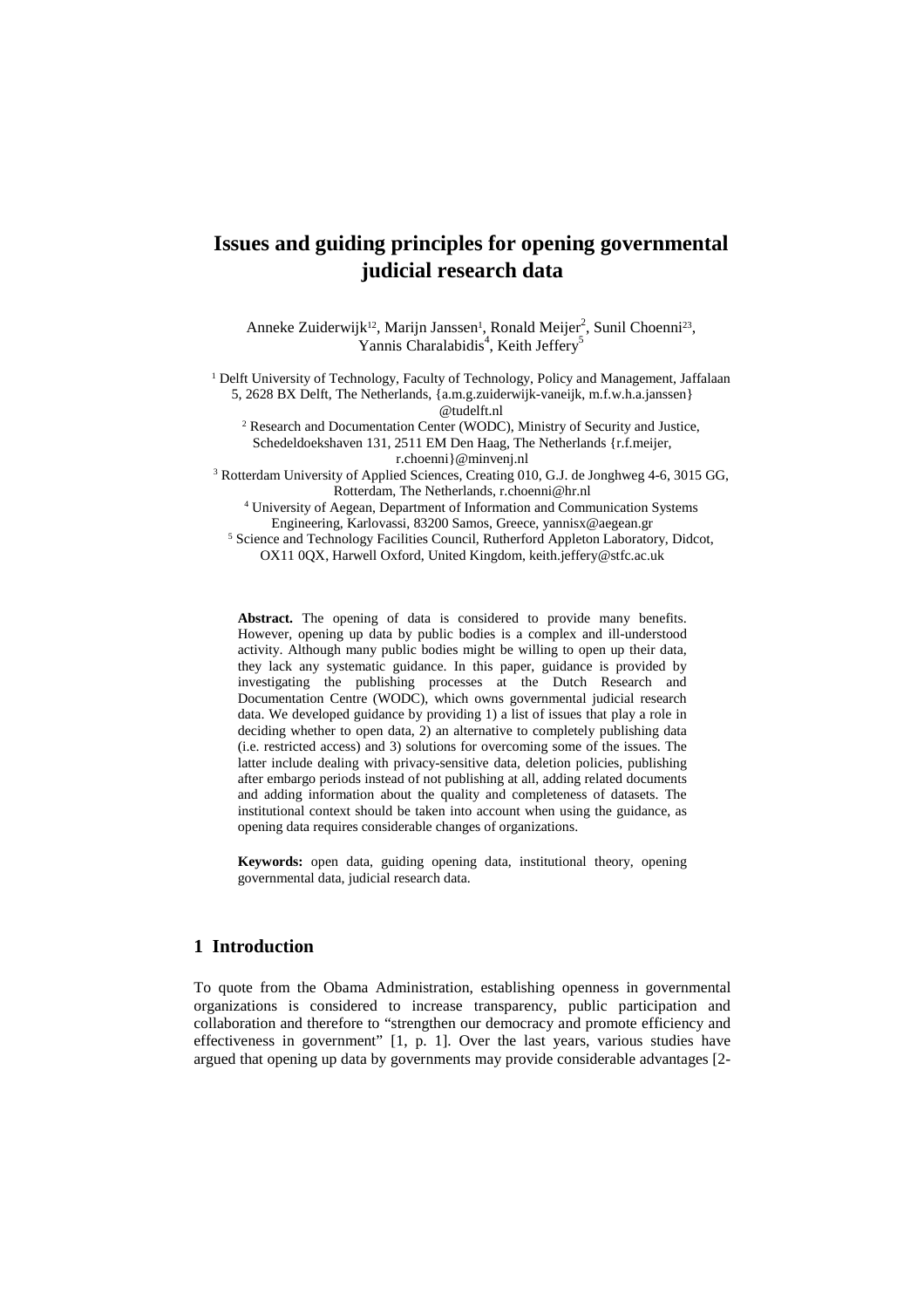5]. The European Commission [6] states that "Public Sector Information is an important primary material for digital content products and services" [p. 1].

According to Geiger and Von Lucke [7], open governmental data can be defined as "all stored data of the public sector which could be made accessible by government in the public interest without any restrictions on usage and distribution" [p. 185]. We adopt this definition because it does not necessarily include the publication of all stored governmental data and it may exclude the publication of public sector data which must remain confidential or are privacy-sensitive.

Opening up data by data producers is a complex and ill-understood activity, because many barriers counteract these processes [8]. An important barriers is the threat of privacy violation by opening data and of being legally liable when opened data are misused [9]. Although many governmental organizations might be willing to open up their data, they lack guiding principles derived from practical case studies that help them in doing this [10]. Some helpful guidelines for opening up governmental data were published in the past [10, 11], but none of these guidelines were derived from and tested in practice.

The process of opening up public sector data demands considerable changes in the public sector, such as changes in the funding and reward systems of organizations. However, it is usually not possible to explain how those types of e-Government initiatives evolve over a certain period of time by the current e-Government linear progression models [12] and the development of composite e-Government services is usually ad-hoc [13]. Avgerou and Wahid propose to use institutional theory to study the implementation of information systems (IS) within organizations [14] and to explain how collective awareness or isomorphic change occurs [12, 15]. "Institutional theory postulates that organizations are driven to incorporate the prevailing rules, values, practices and logics in the institutional environment in order to increase their legitimacy and survival prospects" [16, p. 103, 17]. The latter may also be applied to governmental organizations that want to open up their data. In line with the foregoing, Scott [18] states that institutional theory "considers the processes by which structures, including schemas, rules, norms, and routines, become established as authoritative guidelines for social behavior" [p. 2]. From this perspective, Scott argues that "the boundaries of organizational fields are often vague or weak, allowing alternative logics to penetrate and support divergent models of behavior" [18, p. 11]. "Suppressed groups and interests may mobilize and successfully promote new models of structure and repertories of acting." [18, p. 11-12]. In line with this, Avgerou points out that "IS innovation is to a large extent sustainable by its own institutional forces, irrespective of its contribution to the processes of organizational change" [14, p. 1]. Moreover, from the perspective of institutional theory Orlikowski and Barley argue that IS-research should take into account the institutional context where IS are developed and implemented [19].Taking an institutional lens is considered to be useful for this research, as it shows that the current institutional context should be taken into account when focusing on organizational changes [19]. The aim of this paper is to develop guidance for opening up governmental data. We focus in particular on judicial research data and we use an institutional lens to understand the issues at hand [12, 14].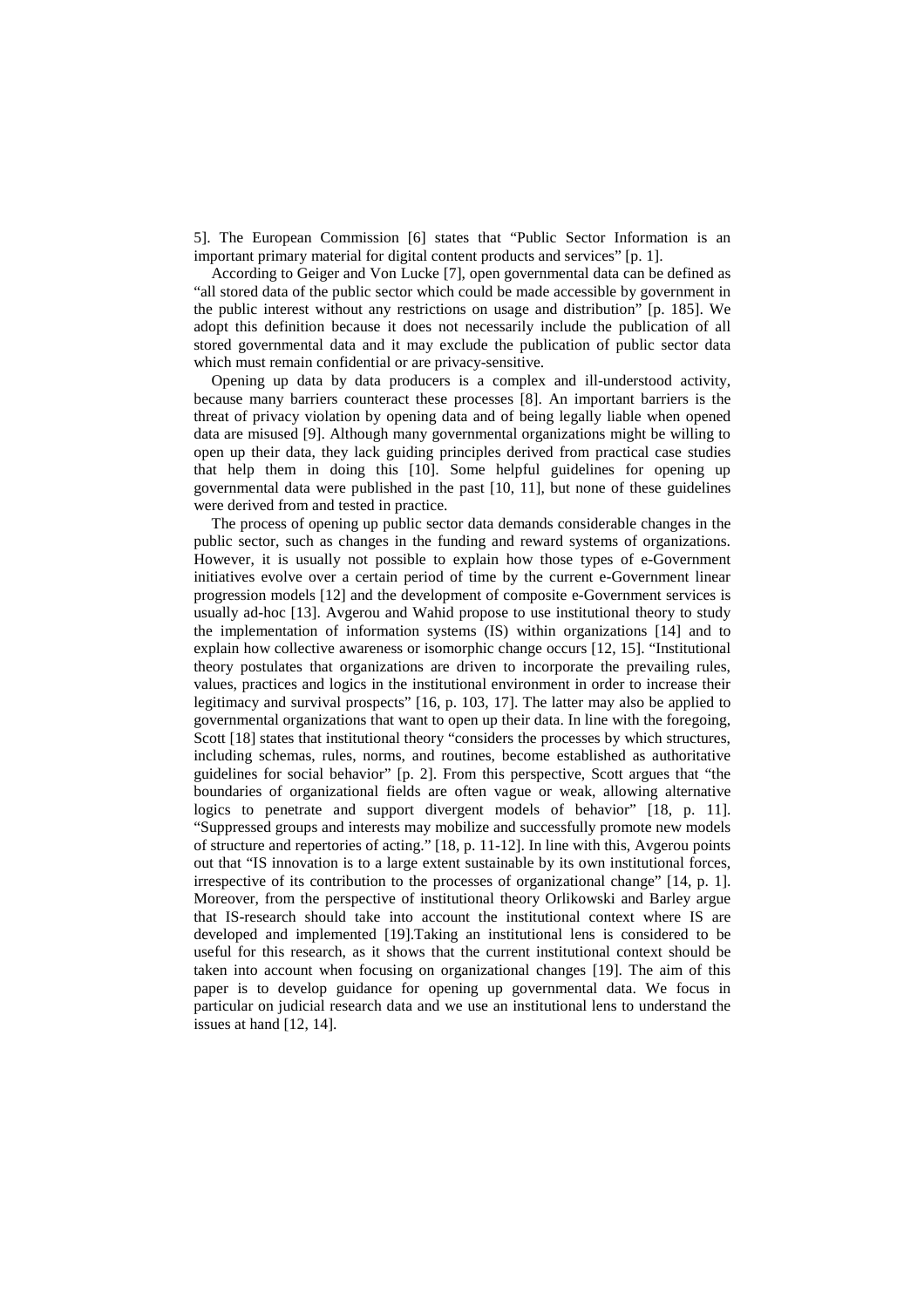# **2 Research approach**

The publishing process of datasets was investigated at the Research and Documentation Centre (Wetenschappelijk Onderzoek- en Documentatiecentrum; WODC) in the Netherlands. The WODC is a criminal justice knowledge center that is part of the Dutch Ministry of Security and Justice. In this organization data are mainly gathered to advise about and to define the current and future research agenda of the Dutch Ministry of Security and Justice, to answer policy-related questions and to indicate the possible implications of research findings for standing policy. For this purpose the WODC systematically collects, stores, enhances and provides criminal justice information produced by external organizations.

 To get more insight in issues and guidance possibilities of the publishing process, we first thoroughly analysed 45 datasets of which 3 were opened and 42 were not opened. We inductively tried to identify issues that may be relevant for guidance for opening data. While doing this, the following aspects were taken into account:

- a. The context. For instance, the WODC works with confidential judicial research data, so that confidentiality and privacy-sensitivity should be taken into account.
- b. Current situations, including norms, values and beliefs [14, 18]. This means that the requirements and guiding principles should be embedded in the current situation, so that, for example, the limits of costs and timeconsumption for an organization and the practices related to privacy sensitive information should be taken into account.
- c. Dominant rules, values, practices and logics in the institutional environment in order to increase their legitimacy and survival prospects [16, 17]. For instance, in the current practice of the WODC, data are not opened when the WODC wants to reuse the data in the future itself.
- d. The boundaries of organizational fields are often vague or weak, allowing alternative logics to penetrate and support divergent models of behavior. A new model of acting [18] that could be promoted at the WODC may be that certain types of descriptive, contextual and detailed metadata should be provided when data are published.

The previous steps resulted in an account of the issues that should be considered when opening governmental data. The list of issues was validated by carrying out eight interviews with three researchers working at the WODC. The validated account of the issues, the interviews and the aspects of institutional theory resulted in solutions for overcoming some of the issues. Finally, the possible solutions were discussed with two WODC-employees.

# **3 Case study background**

The WODC aims to facilitate the reuse of research data, as this may provide the organization with benefits, such as the possibility to scrutinize and validate the data and to decrease the workload of the WODC. From 1982 until 2000 the WODC has opened up 21 datasets. In 2001, the Dutch Personal Data Protection Act (Wet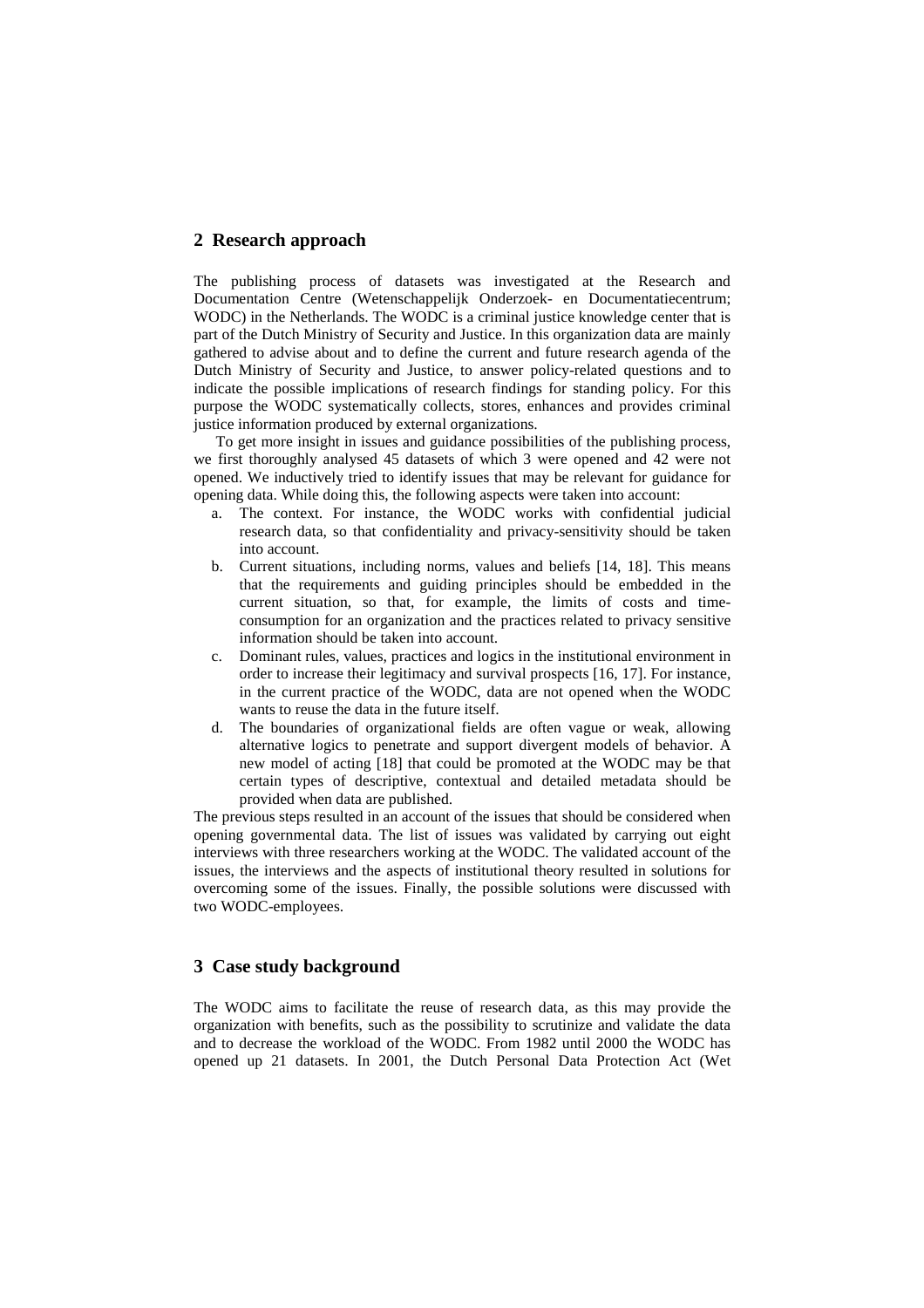Bescherming Persoonsgegevens; WBP) was introduced, which aims to guarantee citizens the right to privacy protection [20]. In connection with this new act and an increase in attention for privacy protection in society, the WODC changed its open data policy in 2007. No WODC-datasets have been opened between 2000 and 2008.

Between 2008 and 2012, data that are considered by WODC-researchers to be qualified for public opening have partly been collected and stored in a so-called digital 'research data safe'. Over these 4 years, 45 datasets have been stored in the safe. Almost all the datasets contain crime-related research data that have been used to write reports on. The reports have been published between the years 2002 and 2009 and can be downloaded from www.wodc.nl. In 2008 and 2009, three WODC-datasets that were stored in the research data safe have been opened by means of publication by the Data Archiving and Networked Services (DANS, www.dans.knaw.nl).

In addition, the WODC receives individual requests for data (e.g. via e-mail). The WODC receives about 120 requests per year and most of them are being approved. The requests may be seen as a form of restricted access to data, since certain types of data users are excluded from access to certain data, such as students.

When we look at the WODC from an institutional perspective, we see that in line with the current norms WODC-data are usually not being opened. It was stated that the WODC considers opening up data to be risky when decisions about opening or not opening data are based only on random individual datasets, without taking a broader framework into account. It was also argued that the privacy act does not provide sufficient guiding principles for opening up data. Because of these risk avoiding norms, it becomes automatism not to open up the data and it becomes very difficult to change this culture. Therefore, we decided to develop guidance for opening up governmental data.

# **4 Guiding opening data**

In section 4.1 guidance for opening data is provided in the form of a list of issues that should be taken into account when opening WODC-data. This list provides input for section 4.3, which presents ways in which these issues can be identified in organizations and by making a distinction between three ways of access.

## **4.1 Guidance by identifying issues for opening data**

Institutional theory suggests to take into account current situations, including norms, values and beliefs when developing guiding principles for opening public sector data [19]. In the current situation, considerable issues play a role in determining whether to open data. In this section, guidance is developed in the form of a list enumerating the most important issues. In the list of issues a distinction was made between two categories: 1) general topics, which concern the dataset as a whole, and 2) dataset related issues, which concern the content of the dataset (see Table 1).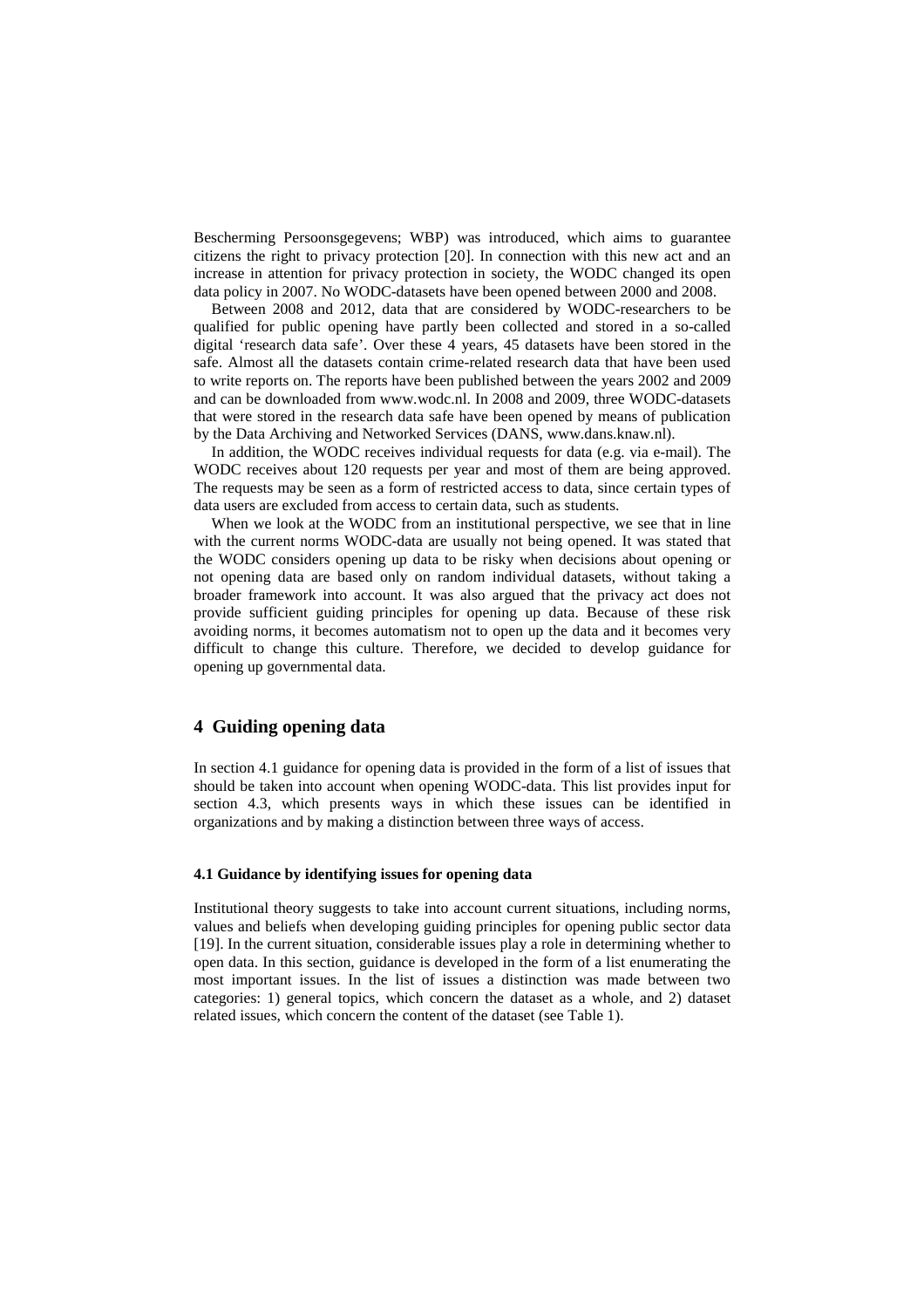**Table 1.** List of issues that should be taken into account in developing guidance for opening up WODC-data.

| Category       | Issue                                             |
|----------------|---------------------------------------------------|
| General        | Policy confidentiality                            |
|                | Deletion policy                                   |
|                | Embargo placement                                 |
|                | Organizational changes including time-consumption |
|                | and changes in funding and reward systems         |
|                | Ownership                                         |
|                | Privacy-sensitivity and anonymization             |
|                | Lack of metadata                                  |
|                | (Re)use of data by WODC itself                    |
|                | Policy-sensitivity                                |
|                | Unlawfulness                                      |
| <b>Dataset</b> | Completeness and exhaustiveness                   |
|                | Representation                                    |
|                | Validity                                          |
|                | Reliability                                       |
|                | Clearness and comprehensiveness of column, row,   |
|                | value, variable and other names                   |
|                | Provision of additional reports                   |
|                | Overall data quality                              |
|                | Other/rest category                               |

In the first place policy confidentiality was considered to be an important issue. For instance, opening certain data may be dangerous to the state . Furthermore, the access to data may be restricted because a deletion policy may apply to the data [21] and/or they may be placed under an embargo period. Data can, for example, only be used for a year and should then be deleted in accordance with law or appointments that are made with data providers. When these data have been opened and should be deleted after a year, it is not possible to control whether all people that downloaded these data will also delete it. Other issues with regard to opening up data concern organizational changes. In this context, opening up data requires the creation of a policy for opening data and a focus on opportunities. With regard to individual datasets organizational changes concern changes in funding and reward systems and in time consumption structures [8]. In line with institutional theory, governmental organizations have a limited amount of money and time to spend on opening their data. In addition, data may be owned by different organizations so that the interests of all organizations should be taken into account [22].

Two very important aspects of opening governmental data are the right to privacy [3, 9] and the provision of metadata. In case that pending research is still using or will use certain datasets, it is not in the interest of the organization to open up these datasets. Besides, data may be policy sensitive. This issue is related to the unclearness of how data users are going to use open governmental data [8]. Policy sensitive data are not privacy sensitive data, but these data may be easily prone to misuse, misinterpretation and triggering of spurious findings. In addition to this, the consequences of publishing misused, minsterpretated and spurious findings may create negative publicity for the data producer. For example, the WODC monitors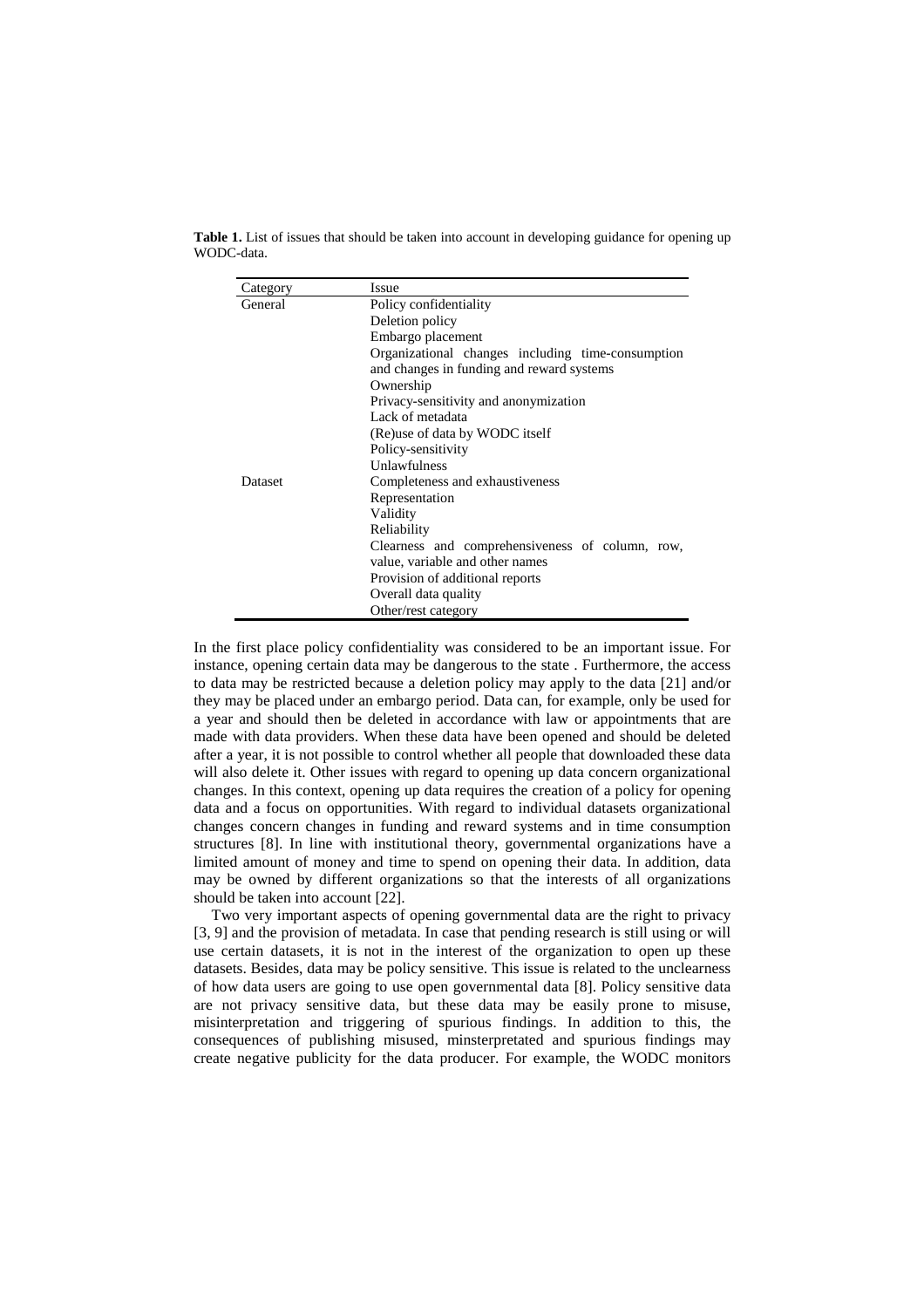crime statistics about business communities. Over the last year, the name of this monitor has become a brand name that is important for the WODC. Therefore, misuse of this brand name may result in negative publicity for the WODC. According to institutional theory, this institutional belief should be taken into account. Another issue that is important for the reputation of the organization and possible damage to the organization concerns the legal responsibility for opening data. Opening certain datasets may be unlawful. Multiple authors [3, 23, 24] state that organizations encounter substantial uncertainty, which is partly caused by legal principles competing with other values, such as security and system integration.

Other issues that are related to the context of the datasets concern completeness and exhaustiveness, the representation of the data, the validity, the reliability, the clearness and comprehensiveness and the provision of reports about analyses of the data. In line with these content related issues, the overall data quality should be taken into account. Finally, a remaining issue was added, as there may be other issues or combinations of issues that have not been identified by the analysis of datasets, but that would have been identified when other WODC-datasets or datasets of other organizations would have been analyzed.

Issues that were identified frequently from the 45 datasets are privacy-sensitivity and anonymization, a lack of metadata, a lack of clearness and comprehensiveness of column, row, value, variable and other names and the overall data quality. Policysensitivity, deletion policy and unlawfulness were identified infrequently.

#### **4.2 Guidance for the identification of issues**

Figure 1 shows a systematic process for guiding the identification of all the issues that were enumerated in section 4.1. The questions that are expected to easily rule out opening up a certain dataset are placed on top of the list, whereas questions that require further examination are placed at the bottom of the list. This is done so that data that cannot be opened are quickly identified. Aspects of institutional theory were taken into account in Figure 1 by considering the risk avoiding governmental culture. For instance, due to the fear of wrongful interpretations of the data and the impact of wrongful interpretation on the organization, such as hitting the news with a damaged reputation, guidance is provided to make the chance on wrongful interpretations as small as possible. The latter is done by presenting a list of metadata aspects that should be provided together with the data themselves. Preferably, metadata would be derived directly from the source, although the interpretation of the data could still be difficult even with considerable metadata. Furthermore, the guidance takes into account the general legal framework that is already provided by the WBP, the Dutch Law for Openness of Administration (Wet Openbaarheid van Bestuur; WOB) and the general government conditions for distributing tasks for the performance of services (Algemene Rijksvoorwaarden voor het verstrekken van Opdrachten tot het verrichten van Diensten; ARVODI).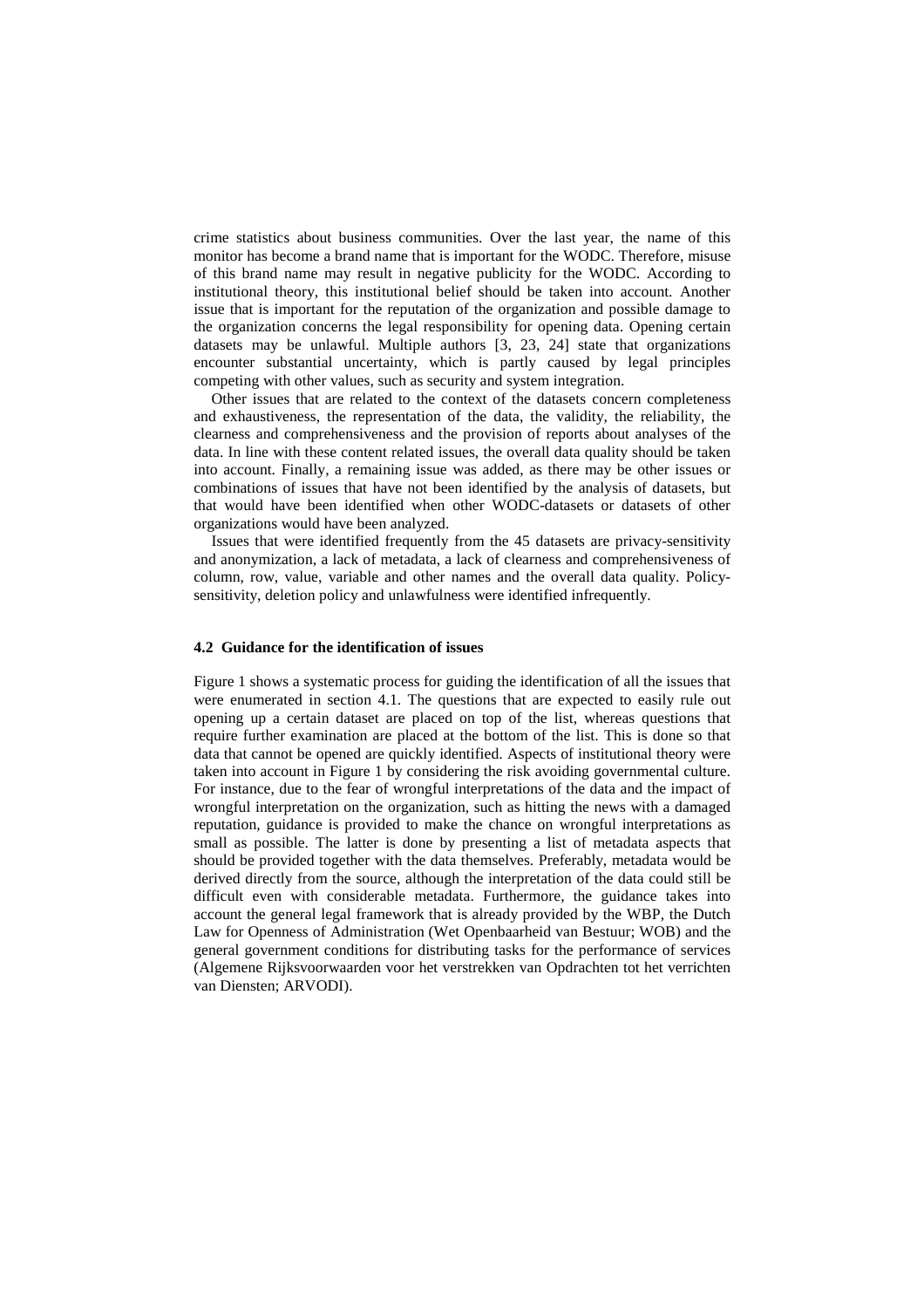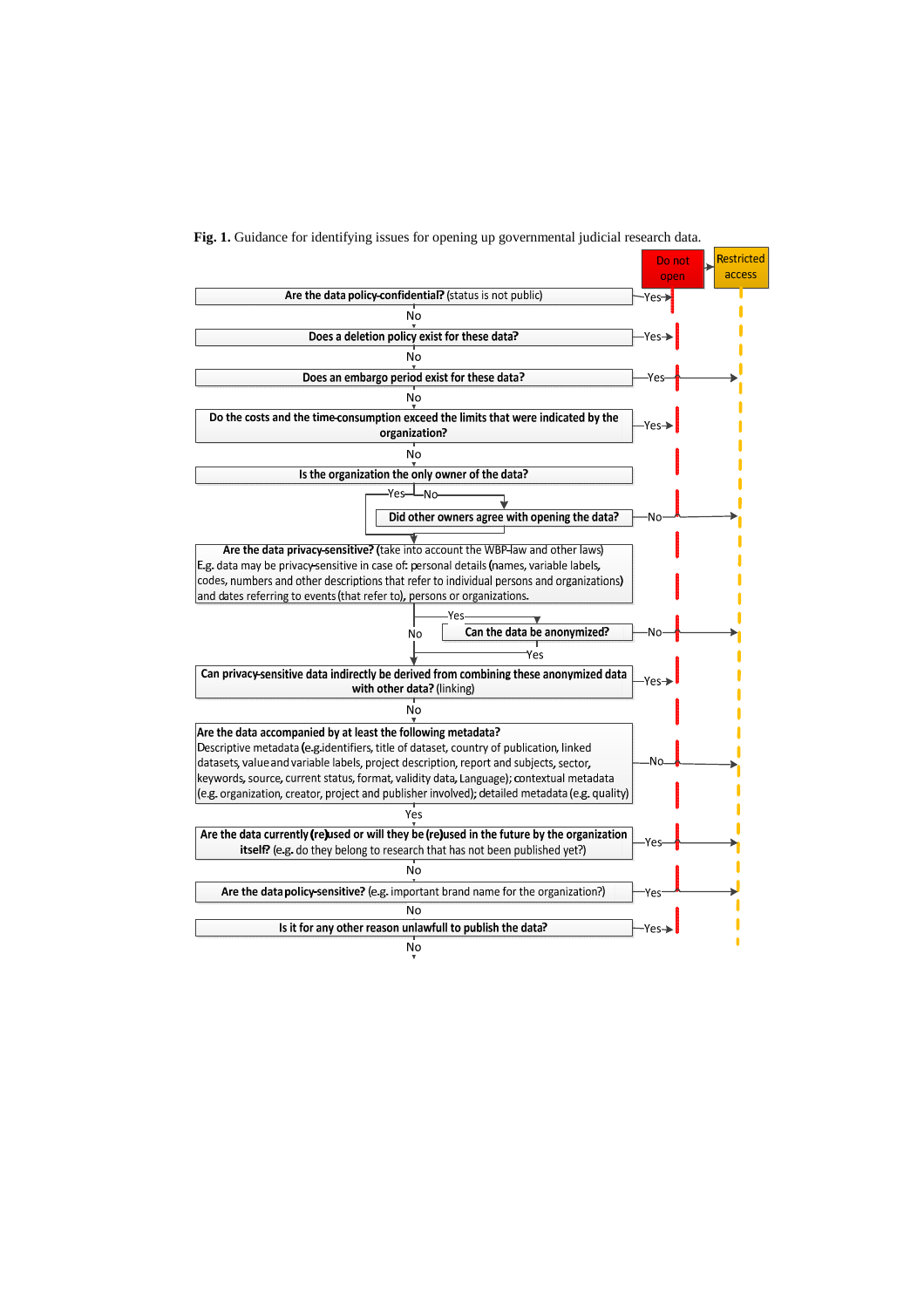

#### **4.3 Guidance for dealing with certain issues**

In accordance with the possibilities that DANS provides for opening up data and the WBP, WOB and ARVODI, we suggest as guidance the use of three directions when opening WODC-data: open access, restricted access and combined open and restricted access. These directions will be explained in further detail in the following sections.

### **4.3.1 Open access**

When all the questions in Figure 1 are answered and none of them points at the red 'do not open'-line, data can be opened according to the open access method. This means that data can be opened without any access restrictions.

A decrease of the risk on privacy violation while opening data in accord with open access could be arranged by anonymisation of personal details [e.g. see 25]. Also when the dataset is linked to other datasets, it should be avoided that this results in the exposition of the identity of individuals or groups of users [9, 25]. An example of the latter is provided by Kalidien et al. [9], who argue that the publication of data about the mean age of sex offenders per year, gender and city combined with data from other datasets, might expose the full identity of such a person [p. 3].

In addition, considerable attention should be paid to the provision of metadata, as metadata can yield significant benefits including creating order in datasets, improving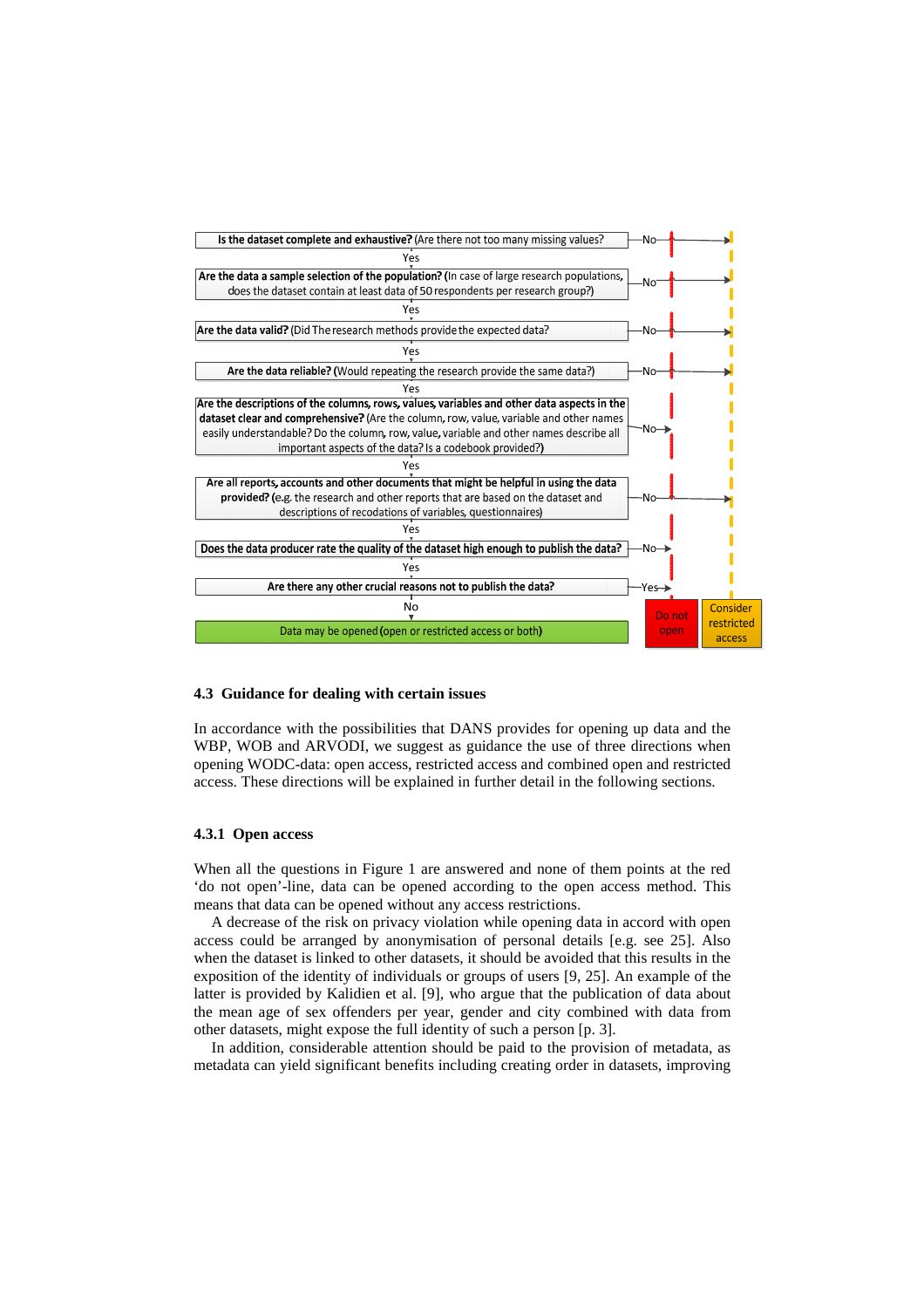find ability, accessibility, storing and preservation of data, improving easily analyzing, comparing, reproducing, finding inconsistencies, assessing and ranking the quality of data and avoiding unnecessary duplication of data [26] and hereby encouraging linking open government data [27], so that public value can be created.

Moreover, attention should be paid to the representation (Do the data represent a sample selection of the population?), the validity (Did the research methods and definitions provide the researcher with the type of data that he/she wanted and expected to obtain?), the reliability (Would repeating the research provide the researcher with the same data as this research did?) and the clearness and comprehensiveness (Are the column, row, value, variable and other names easily understandable and do they describe all important aspects of the data?) of datasets. Furthermore, the provision of additional reports, accounts and other documents that are related to the dataset may be helpful in interpreting the data and these should therefore be published with the data and linked to them.

### **4.3.2 Restricted access**

Under the circumstances that data cannot be opened by using the open access method, the data producer may consider opening up the data with restricted access. Data producers may, for example, fear opening postal codes on a street level or on a neighborhood level. Instead of not publishing the postal codes at all, these could be provided in accord with restricted access. We propose to consider restricted access when the questions in Figure 1 point at the orange 'restricted access'-line. When restricted access is provided, data users first have to ask the data producer for permission to obtain access to the dataset. The data producer may decide whether or not to provide access to the dataset, depending on the type of data, the type of user and the purpose of the use for these data, where the openness of data should be seen as a function with various parameters, such as:

- Retrievability of certain data. A dataset may contain personal details or show content restrictions and can therefore only be provided to the data user when he or she signs a contract with the data producer. Furthermore, certain datasets can be fragmented so that only by using a specific IT system it becomes possible to pull together the whole dataset. Similarly, it is possible to make data meaningless unless the end user (or the software the end-users is permitted to use) has a 'key' which transforms the data into something useable. Moreover, datasets may be put on a waiting list providing restricted access on the short term or opening the data after an embargo period.
- Accessibility of data for certain users. Access to data is usually arranged through software which makes it possible to restrict openness in line with the purpose of the data user, although no control exists on how data are used once the end-user has brought the data of interest outside of the IT system. However, one can restrict certain types of search, make some parts of the dataset invisible and restrict the use of the data in combination with other data.
- Purposes of certain data use. Data providers may only want to provide their data when they know for which purposes the data will be used. The data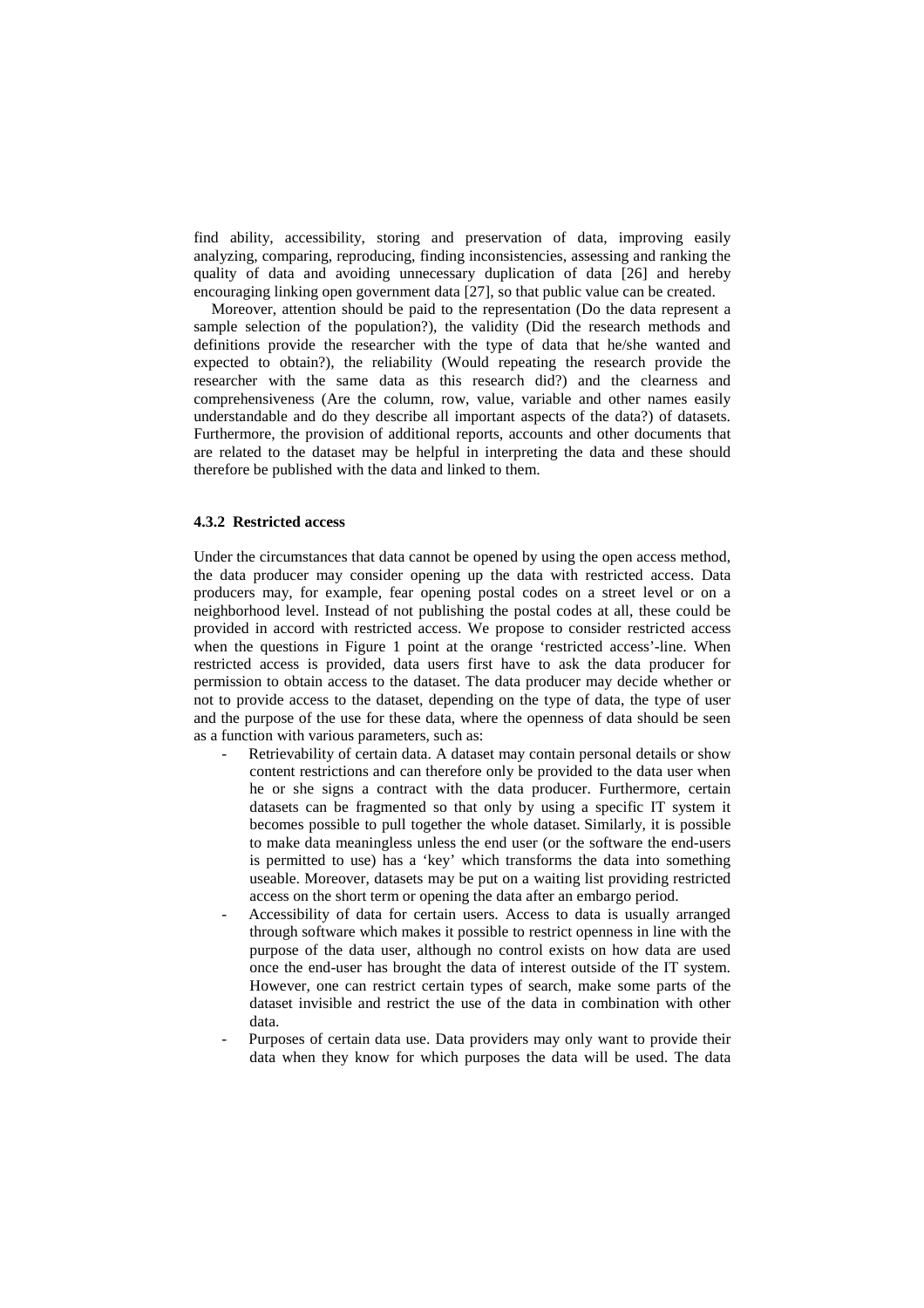provider may then have a better idea of the possible outcomes of the data use. Signing a contract is also a possible solution for this parameter.

Users. Typically users may be classified in 'security rings' around a source; furthest out are all people, then increasingly restricted are continental nationals, country nationals, organizational employees (e.g. government), departmental employees, project or team employees, trusted employees. This may be more sophisticated by characterizing individual users according to previous history and other characteristics. Dependent on the type of user, the data producer may provide him or her with suitable specific advice with regard to this use.

#### **4.3.3 Combining open and restricted access**

Finally, a dataset may be opened with both the open access method as well as the restricted access method. Consider for example a dataset that consists of both privacysensitive data as well as non-privacy-sensitive data. The non-privacy-sensitive data may be opened with the open access method, whereas the privacy-sensitive data may be opened with the restricted access method. Whether a data producer wants to provide both open and restricted access depends on the considerations of the data producer.

# **5 Discussion and conclusions**

From an institutional perspective, we found that on the basis of the prevailing standards, at the WODC-data are usually not opened. In the current situation risks are avoided as much as possible, due to the fear of privacy violations and the impact of inadequate decisions (violating privacy, hitting the news). However, the WODC has shown that it intends to open up more data by making policies and contracts about openness, such as a contract with a Dutch data archiving organization (DANS). Nevertheless, issues with privacy, legal liability, resource intensiveness, data quality and confidentiality are mentioned as considerable barriers for opening WODC-data. Because of these barriers only few datasets are opened.

Furthermore, institutional theory shows that organizations tend to have a risk averse culture and therefore views not-opening data as the default option. In addition, the opening up governmental data requires cultural changes in organizations.

An analysis of 45 datasets was performed of WODC-datasets that have and have not been opened in the past. The analysis resulted in a list of issues that should be taken into account when opening up a dataset. The general list of topics includes: confidentiality, deletion policies, embargo placement, cost and time consumption, ownership, privacy-sensitivity and anonymization, lack of metadata, reuse of data by the organization itself, policy-sensitivity and unlawfulness. Besides this general topic list, a list with content-related topics was created, which includes completeness and exhaustiveness, representation, validity, reliability , clearness and comprehensiveness of column, row, value, variable and other names, provision of additional reports, the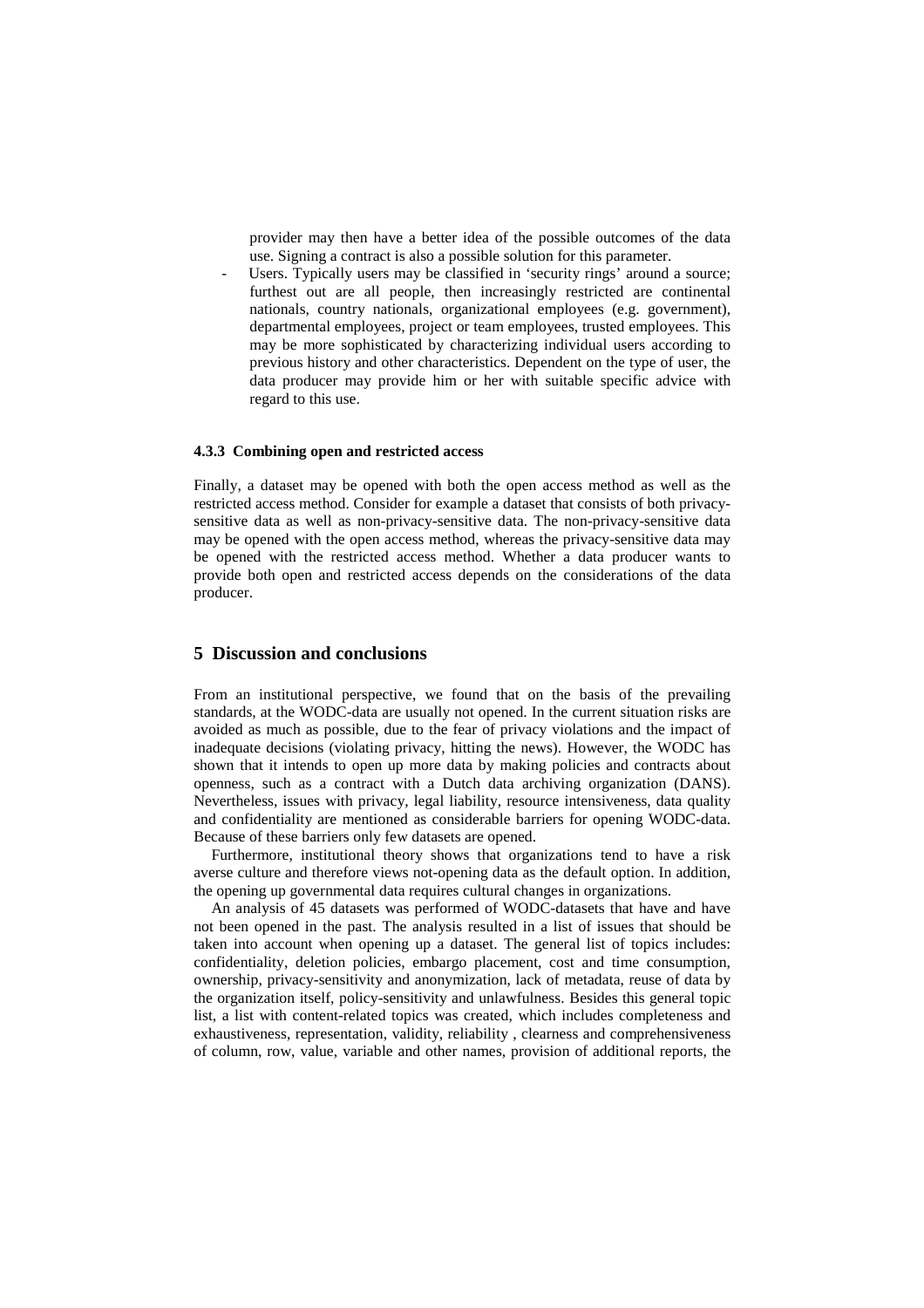overall data quality and a rest category. On the basis of these issues, guidance for opening up governmental data was developed.

Because thinking binary in terms of opening and closing is too narrow, our guidance suggests alternative options to avoid rigorously not publishing data that potentially might be opened with three ways of opening up governmental data, namely open access, restricted access or combined open and restricted access. However, it may be difficult to simply follow the guiding principles by giving a yes/no-answer to the questions, because people have different values and they work in different institutional contexts and they may interpret the guidance differently. More insights in these institutional contexts and interpretations is necessary.

This research is a first effort in this field and the guiding principles that are presented in this paper are based on a single case. Further research should focus on the extension of the guiding principles and their applicability in other organizations. Furthermore, the guiding principles should be expanded, extended, specified and extensively tested. Nevertheless, the list of guiding principles can be used as a general means to check which issues should be discussed when one wants to open up governmental data.

**Acknowledgements.** This paper is related to the ENGAGE FP7 Infrastructure Project (An Infrastructure for Open, Linked Governmental Data Provision Towards Research Communities and Citizens; http://www.engage-project.eu), that started in June 2011. The authors would like to thank their colleagues of the ENGAGE project and the WODC for their input for this paper although the views expressed are the views of the authors and not necessarily of the project or the WODC.

## **References**

1. http://www.whitehouse.gov/the\_press\_office/Transparency\_and\_Open\_Government

2. European\_Commission: Digital agenda: Turning government data into gold. (2011)

3. Zhang, J., Dawes, S.S., Sarkis, J.: Exploring stakeholders' expectations of the benefits and barriers of e-government knowledge sharing. Journal of Enterprise Information Management 18 548-567 (2005)

4. Charalabidis, Y., Ntanos, E., Lampathaki, F.: An architectural framework for open governmental data for researchers and citizens. In: Janssen, M., Macintosh, A., Scholl, J., Tambouris, E., Wimmer, M., Bruijn, H.d., Tan, Y.H. (eds.) Electronic government and electronic participation joint proceedings of ongoing research and projects of IFIP EGOV and ePart 2011, pp. 77-85, Delft (2011)

5. Blakemore, M., Craglia, M.: Access to Public-Sector Information in Europe: Policy, rights and obligations. The Information Society 22, 13-24 (2006)

6. http://ec.europa.eu/information\_society/policy/psi/rules/eu/index\_en.htm.

7. Geiger, C.P., Lucke, J.v.: Open Government Data. Free accessible data of the public sector. In: Parycek, P., Kripp, M.J., Edelmann, N. (eds.) Conference for E-Democracy and Open Government (CeDEM11), pp. 183-194, Danube University Krems, Austria (2011)

Boulton, G., Rawlins, M., Vallance, P., Walport, M.: Science as a public enterprise: the case for open data. The Lancet 377, 1633-1635 (2011)

9. Kalidien, S., Choenni, R., Meijer, R.F.: Crime statistics online: potentials and challenges. In: Chun, S.A., Sandoval, R., Philpot, A. (eds.) Proceedings of the 11th Annual